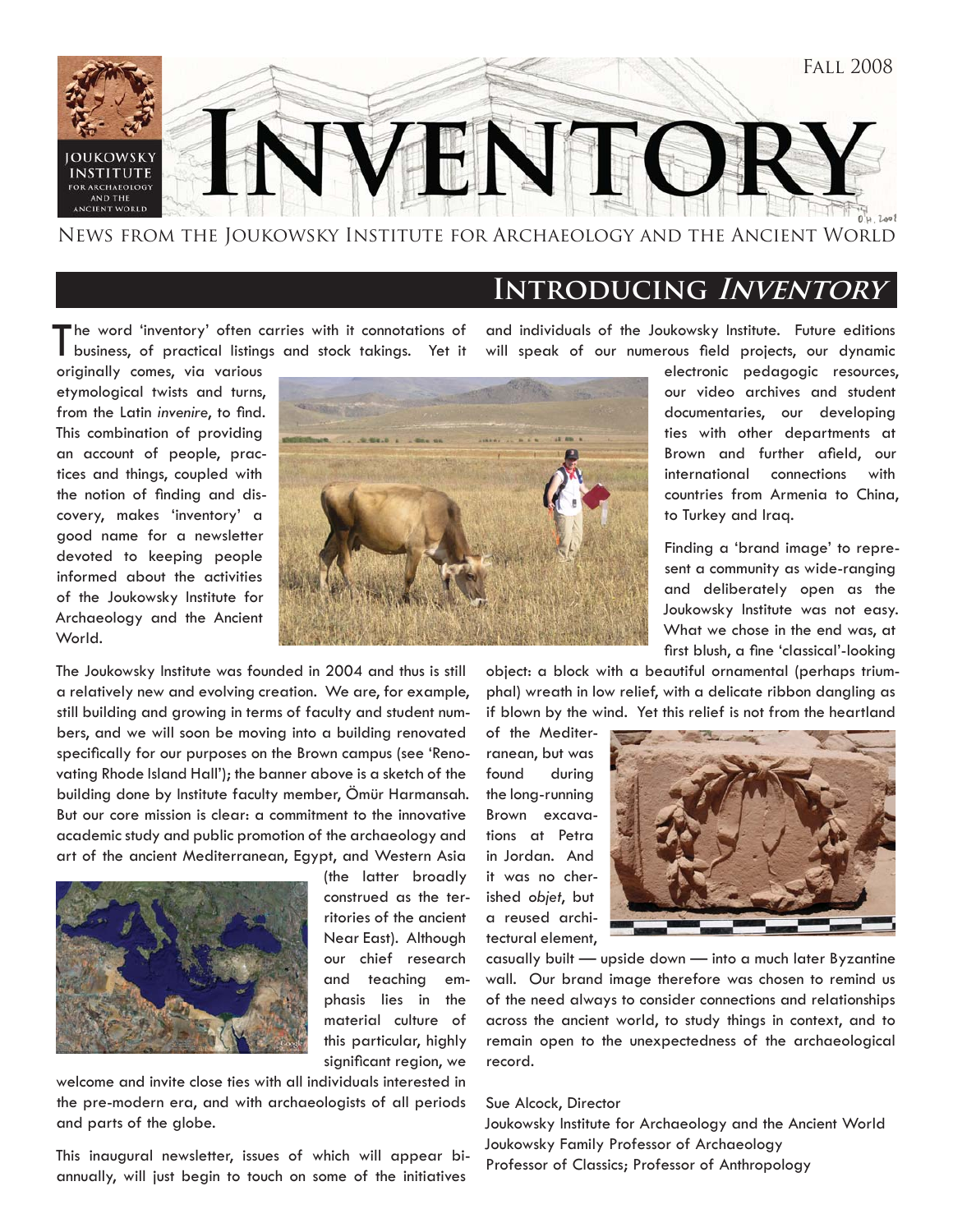I (Undergraduate Teaching and Research Awards) to attack a long-lived, but unhelpful, academic divide: that between the 'soft' humanities and the 'hard' sciences. Archaeology, with its innately interdisciplinary nature, is a natural bridge-builder in this context. The four students spent part of the summer digging at the Greene Farm Archaeological Project in Warwick, Rhode



Samples were taken both from Greene Farm and the collections of the Joukowsky Institute, and the students ran all manner of scientific tests

Island, an excavation of an historic property dating back to the 1700s. Then each picked a type of archaeological material (Andrew Bearnot, glass; Ashley Greene, ceramics; Jonathan Migliori, lithics; Noah Wiener, mortar and plaster) for analysis.

upon them. The friendly cooperation of faculty and staff in the Division of Engineering and the Department of Geological Sciences was essential and much appreciated here.

In the summer of 2008, four undergraduates won UTRA grants The intersection of archaeology and materials science (both of

which, of course, are all about 'things' and how they are made) seems obvious. Yet it is not as explored in the North American academic community as one might think. Ongoing, collaborative work with various units at Brown is planned, with (for example) a course taught on the archaeology of technology, outreach to Brown's partner of the Oak Ridge National Laboratory, and grants sought to fund additional

Following a fiercely contested competition, the rose-red city of Petra in Jordan was recently voted one of the 'New 7 Wonders<br>The World'. One of the most impressive features of this remarkable site is the Great Temple. For impressive complex lay invisible under meters of rock and debris, until Brown University excavations, under the direction of Martha Sharp Joukowsky, began some 17 years ago. Today the precinct's carefully reconstructed columns and walls, together with new explanatory signs, make the Great Temple an evocative and tourist-friendly part of the site.

The Brown team in the summer of 2008 continued to define the western perimeter of the temple complex, which led to some surprises, posing questions for additional fieldwork. Part of the team included newcomers Sue Alcock and Ian Straughn, and a new piece of equipment was brought to the site. The Joukowsky Institute was recently invited to experiment with Gigapan technology,

## **INSTITUTING SUPPORT** CORE FACULTY AND EXECUTIVE COMMITTEE

experimentation and teaching in this area.

This UTRA project was designed and supervised by Dr. Krysta Ryzewski (JIAAW & Engineering), Professor Brian Sheldon (Engineering), Professor Sue Alcock (JIAAW), and PhD student Carolyn Swan (JIAAW).

> Apart from ongoing fieldwork, the site of Petra, beautiful as it is, raises significant questions about site preservation and presentation. Petra is a vital element in stimulating the Jordanian tourist economy, but mass tourism poses a great threat to a fragile archaeological environment. These ethical issues will continue to be a theme of the Joukowsky Institute's teaching and debate this academic year.

> Members and students of the Joukowsky Institute also worked this summer in Armenia, France, Greece, Guatemala, Israel, Menorca, Portugal, Turkey, and Rhode Island, much of which was made possible by research grants from the Institute. For more information on Joukowsky Institute fieldwork activities, see: www.brown.edu/joukowskyinstitute/fieldwork.



Please explore the students' individual research projects through the UTRA project's wiki page, at proteus.brown. edu/materialsscience/5746. Results from the Greene Farm archaeological excavations are at proteus.brown.edu/ greenefarm.



# **Material Matters! Undergraduates Bridge the Humanities/Science Divide**

One theme that runs throughout this newsletter is that the Joukowsky Institute is growing. The Institute is fortunate to have more concentrators, more faculty, and more active fieldwork projects than ever before. To support this tremendous increase in activity, the Institute has created two new funds and will be seeking contributions from individuals who believe in the work of the Institute. Both funds are intended to ensure that the faculty and students of the Institute can continue to explore innovative, educational, and productive areas of research and engagement.

a robotic camera that takes extremely high resolution panoramic photographs (see below).

For more information on these new funds, please contact Sarah Sharpe (sarah\_sharpe@brown.edu).

# **Working at a Wonder of the World: Petra and Brown**

Susan E. Alcock Director, Joukowsky Institute for Archaeology and the Ancient World Joukowsky Family Professor in Archaeology Professor of Classics and Anthropology

James P. Allen Wilbour Chair of Egyptology Professor of Egyptology and Ancient Western Asian Studies

Michelle Berenfeld Visiting Assistant Professor of Archaeology

Laurel Bestock Assistant Professor of Archaeology and Egyptology & Ancient Western Asian Studies

John Bodel Professor of Classics and History

Sheila Bonde Dean of the Graduate School Professor of History of Art and Architecture

Visiting Assistant Professor of Archaeology

Gina Borromeo Archaeology

Roderick Campbell Postdoctoral Research Associate in

John F. Cherry Joukowsky Family Professor in Archaeology Professor of Classics and Anthropology

Thomas Garrison Postdoctoral Fellow in Archaeology and Anthropology

Ömür Harmansah Assistant Professor of Archaeology and Egyptology & Ancient Western Asian Studies

Susan Ashbrook Harvey Professor of Religious Studies

Stephen D. Houston Dupee Family Professor of Social Science

Steven Lubar Professor of American Civilization

Krysta Ryzewski Postdoctoral Fellow in Archaeology and Engineering

Nicholas Shepherd Visiting Associate Professor in Archaeology and Africana Studies

John Steele Associate Professor of Egyptology & Ancient Western Asian Studies

Ian Straughn Mellon Postdoctoral Fellow in Islamic Archaeology

Christopher Witmore Postdoctoral Fellow in Archaeology

# **for Growth**

The Joukowsky Institute Undergraduate Fieldwork Fund is dedicated to helping Brown undergraduates pursue summer fieldwork opportunities in places all over the world. Many of these experiences would not be possible without the help of the Institute, and of donors who can help contribute to this cause. The Joukowsky Institute Enterprise Fund is intended to support faculty research, visiting scholars, and community outreach, as well as other initiatives that reach beyond the Institute's core operations.